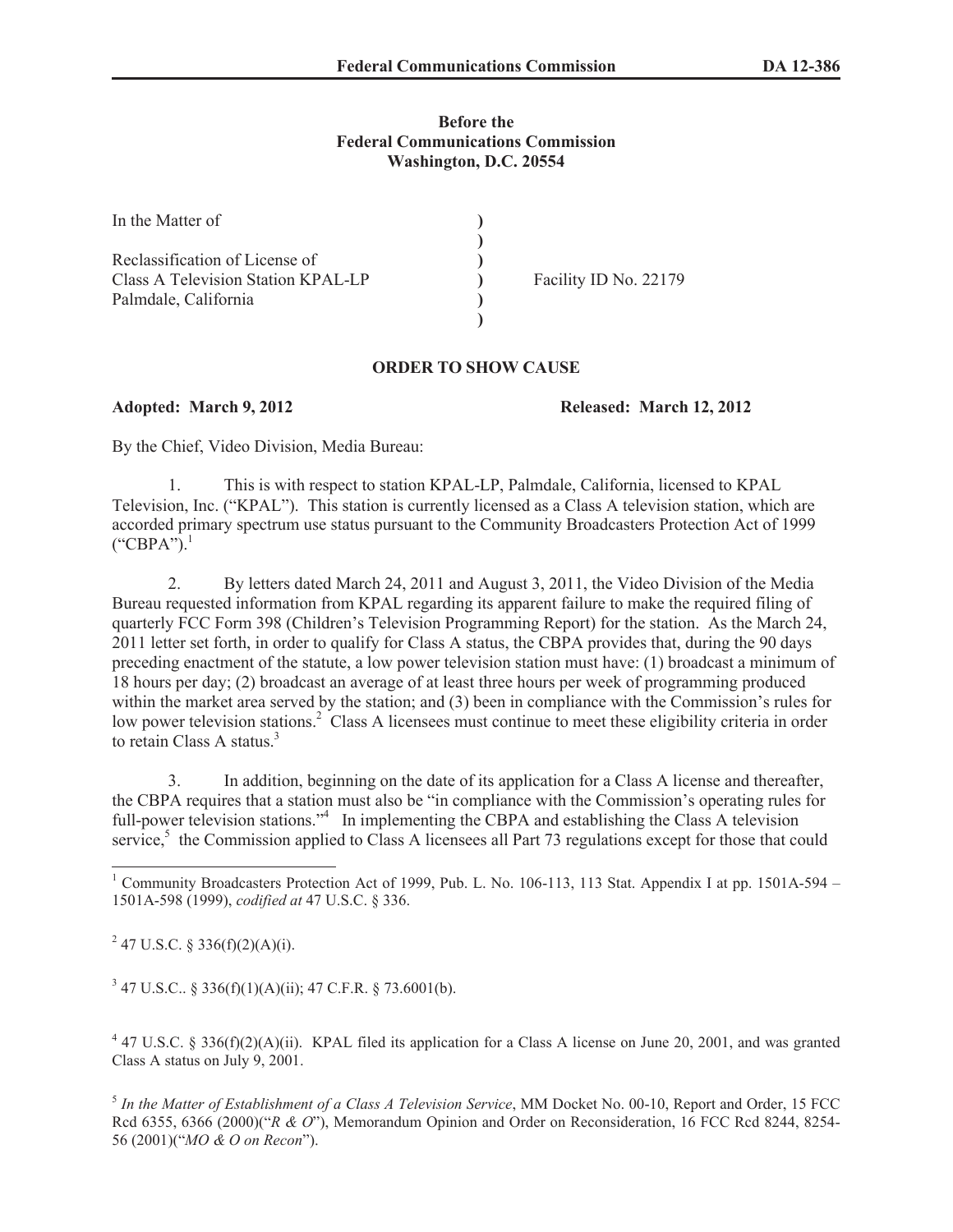not apply for technical or other reasons. Among the Part 73 requirements that apply to Class A licensees are the Commission's main studio requirements; rules governing informational and educational children's programming and the limits on commercialization during children's programming; the requirement to identify a children's programming liaison at the station and to provide information regarding "core" educational and informational programming aired by the station to publishers of television program guides; the public inspection file rule, including preparing and placing in the public inspection file on a quarterly basis an issues/programs list and the station's quarterly-filed FCC Form 398 (Children's Television Programming Report; the political programming rules; station identification requirements; and the Emergency Alert System (EAS) rules.<sup>6</sup>

4. Class A television licensees are also subject to the regulations regarding fines and penalties applicable to full power television stations, and are subject to loss of Class A status if they fail to meet these ongoing program service and operating requirements.<sup>7</sup> In addition, as the Commission explained in the *Class A Memorandum Opinion and Order on Reconsideration*:

Although Class A licensees will not be subject to loss of license for failure to continue to comply with the eligibility requirements in section  $(f)(2)(A)$  of the CPBA [including that they be in compliance with the Commission's rules for full-power stations after they file for a Class A license], they are subject to loss of Class A status if they fail to meet these ongoing obligations. . . . We [have] also adopted a rule stating that "Licensees unable to continue to meet the minimum operating requirements for Class A television stations . . . shall promptly notify the Commission in writing, and request a change in status [to low power].<sup>58</sup>

5. Section 316(a) of the Communications Act of 1934, as amended, permits the Commission to modify an authorization if such action is in the public interest.<sup>9</sup> Further, pursuant to Section 316(a), we are required to notify the affected station of the proposed action, as well as the public interest reasons for the action, and to afford the licensee at least 30 days to respond. This procedure is set forth in Section 1.87 of the Commission's Rules.<sup>10</sup>

6. By letter dated September 2, 2011, KPAL responded to the staff's inquiry and admitted that it failed to file the Children's Television Programming Reports for the quarters identified in the staff's previous letters, and to place such reports in the station's public file. Typically, a licensee's failure to file its Children's Television Programming Reports with the Commission, and place them in its public file, would result in the issuance of a Notice Of Apparent Liability imposing a forfeiture amount.<sup>11</sup> In this case, however, it appears that KPAL has failed to comply with most, if not all, of the ongoing Class A eligibility requirements for an extended period of time.

8 *Id.*

 $9$  47 U.S.C. § 316(a).

<sup>10</sup> 47 C.F.R. § 1.87.

<sup>6</sup> *R & O*, 15 FCC Rcd at 6366.

<sup>7</sup> *MO & O on Recon*, 16 FCC Rcd at 8257.

<sup>&</sup>lt;sup>11</sup> See In the Matter of Sage Broadcasting Corporation, 23 FCC Rcd 8160 (Vid. Div. 2008).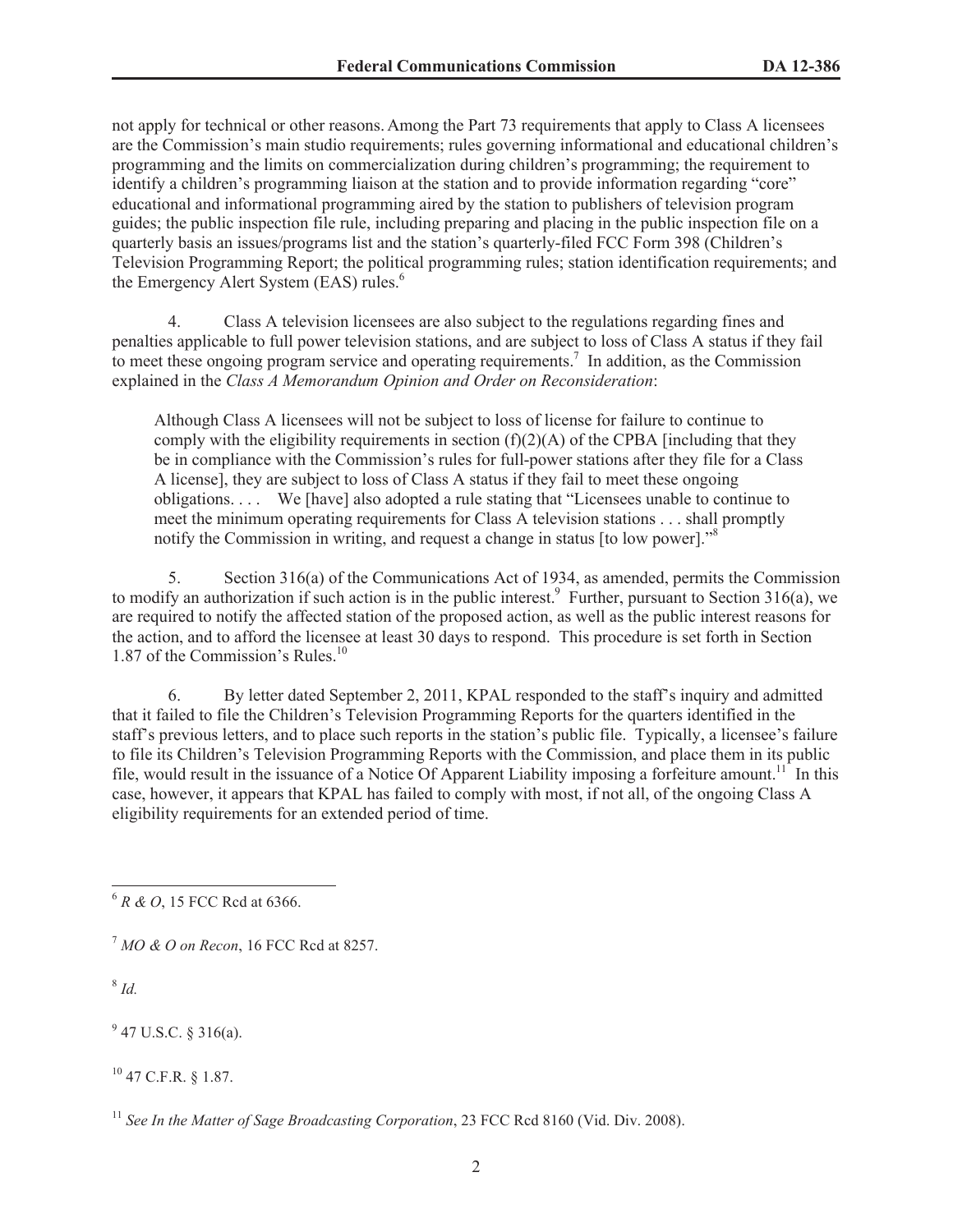7. As noted above, Class A Television stations are required to maintain a main studio. In order to qualify as a main studio, the designated location must house production equipment and station staff.<sup>12</sup> In its September 2, 2011 letter response, KPAL submitted a declaration, under penalty of perjury, from the former chief operator of the station, stating that he and another person were employed at the station from June 15, 2006 until June 15, 2010, when the station went silent. He further states that during this four year period, the station's public file had been maintained at the KPAL-LP studio at 118 West Avenue I in Lancaster, California. It is his understanding, however, that the public file was then moved to the Palmdale Public Library at 700 East Palmdale Boulevard.<sup>13</sup> Thus, it appears that KPAL-LP no longer has a main studio with production facilities or employees.

8. Class A television stations are also required to broadcast a minimum of 18 hours per day and an average of at least three hours per week of programming produced within the market area served by the station. KPAL-LP has failed to meet these statutory requirements for over 18 months. Commission records show that KPAL notified the Commission on June 23, 2010 that the station had gone silent on June 15, 2010. In its notification, KPAL represented that "The station is unable to operate profitably in the current economic climate. The licensee has made arrangements for the antenna to remain at the authorized site and is hopeful that operations can resume once the economy picks up." On June 13, 2011, three days before the KPAL-LP license would automatically expire pursuant to Section  $312(g)$  of the Communications Act,<sup>14</sup> KPAL filed a request for an engineering STA to operate at a variance from its authorized facility. That request stated that "the authorized antenna has been taken off the tower and is no longer available for use," and requested "an immediate grant of this STA so that the station can resume operation before June 15, 2011."<sup>15</sup> KPAL notified the Commission on June 15, 2011 that the station resumed operations on that date, and filed an application to assign the license for KPAL-LP the following day.<sup>16</sup> A few days later, KPAL filed a request for silent authority, representing that the station had gone silent on June 17, 2011 because "The licensee has found it impossible to operate profitably in the current economic climate."<sup>17</sup> The station currently remains silent.

9. We conclude that under these circumstances, KPAL should have notified the Commission of its inability to meet the ongoing Class A eligibility requirements and requested a change in station status from Class A to low power television station pursuant to Section 73.6001 of the Commission's Rules.<sup>18</sup> While the Commission has acknowledged that "in appropriately compelling

<sup>13</sup> A commercial station must maintain a local public inspection file at the main studio of the station. 47 C.F.R.  $\S$ 73.3526(b).

<sup>14</sup> 47 U.S.C. § 312(g). This section of the Act provides, in pertinent part, that "If a broadcasting station fails to transmit broadcast signals for any consecutive 12-month period, then the station license granted for the operation of that broadcast station expires at the end of the period, notwithstanding any provision, term, or condition of the license to the contrary . . .."

<sup>15</sup> FCC File No. BSTA-20110613ACZ.

<sup>16</sup> FCC File No. BALTTA-20110613ACZ. This application remains pending.

<sup>17</sup> FCC File No. BLSTA-20110622AAK.

 $18$  47 C.F.R. § 73.6001(d).

<sup>12</sup> *See Local One Texas, Ltd*., 20 FCC Rcd 13251, nn. 4 and 5 (Med. Bur. 2005), *citing Jones Eastern of the Outerbanks, Inc*., 7 FCC Rcd 6800 (1992), *Clarification of the Main Studio and Program Origination Rules for Radio and Television Broadcast Stations,* 3 FCC Rcd 5024, 5026 (1988), and Instruction II.F to FCC Form 302-CA.